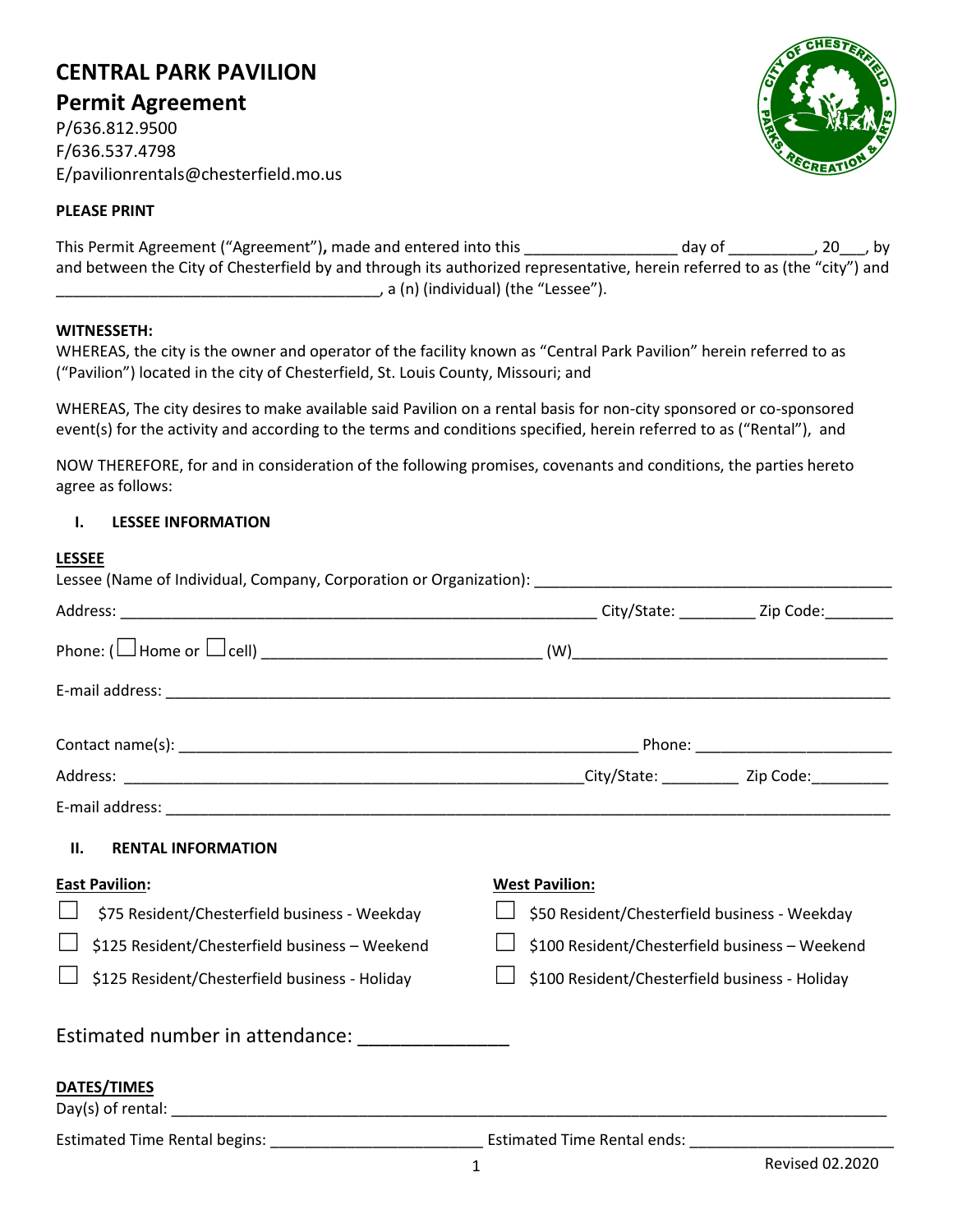#### **ACTIVITY**

Activity - Full description and/or name of function or activity for which the Pavilion is to be rented, including name of principal activity (use reverse side if additional space is needed).

\_\_\_\_\_\_\_\_\_\_\_\_\_\_\_\_\_\_\_\_\_\_\_\_\_\_\_\_\_\_\_\_\_\_\_\_\_\_\_\_\_\_\_\_\_\_\_\_\_\_\_\_\_\_\_\_\_\_\_\_\_\_\_\_\_\_\_\_\_\_\_\_\_\_\_\_\_\_\_\_\_\_\_\_\_\_\_\_\_\_\_\_\_\_\_\_\_\_

\_\_\_\_\_\_\_\_\_\_\_\_\_\_\_\_\_\_\_\_\_\_\_\_\_\_\_\_\_\_\_\_\_\_\_\_\_\_\_\_\_\_\_\_\_\_\_\_\_\_\_\_\_\_\_\_\_\_\_\_\_\_\_\_\_\_\_\_\_\_\_\_\_\_\_\_\_\_\_\_\_\_\_\_\_\_\_\_\_\_\_\_\_\_\_\_\_\_

#### **III. LEASE OF PAVILION**

The city hereby leases to the Lessee and the Lessee hereby leases from the city, said Pavilion for Rental and according to the terms and conditions specified.

The city leases the Pavilion to the Lessee only for the above stated/described Rental.

The Lessee may occupy the above stated/described Pavilion for the said Rental.

In return for occupancy of the Leased Pavilion, the Lessee shall pay to the city the stated amount(s).

Rental fees are established and approved by the City of Chesterfield City Council on an annual basis. Rentals of the Pavilion are based on a full day reservation (9:00 am-Dusk unless otherwise stated).

**FEES**: Lessee hereby submits to the city and the city hereby acknowledges receipt of the following:

1) Lessee agrees to pay the sum of the sum of the sum of the sum of the sum of the sum of the sum of the sum of the sum of the sum of the sum of the sum of the sum of the sum of the sum of the sum of the sum of the sum of (\$\_\_\_\_\_\_\_\_\_\_\_\_\_\_\_\_\_\_\_\_\_\_\_) which Lessee agrees constitutes a non-refundable fee for the reservation and Rental of the Pavilion for the above-stated purpose on the date(s) and time(s) indicated.

#### **LESSEE SIGNATURE**

By: \_\_\_\_\_\_\_\_\_\_\_\_\_\_\_\_\_\_\_\_\_\_\_\_\_\_\_\_\_\_\_\_\_\_\_\_\_\_\_\_\_

Title: \_\_\_\_\_\_\_\_\_\_\_\_\_\_\_\_\_\_\_\_\_\_\_\_\_\_\_\_\_\_\_\_\_\_\_\_\_\_\_

Date:  $\Box$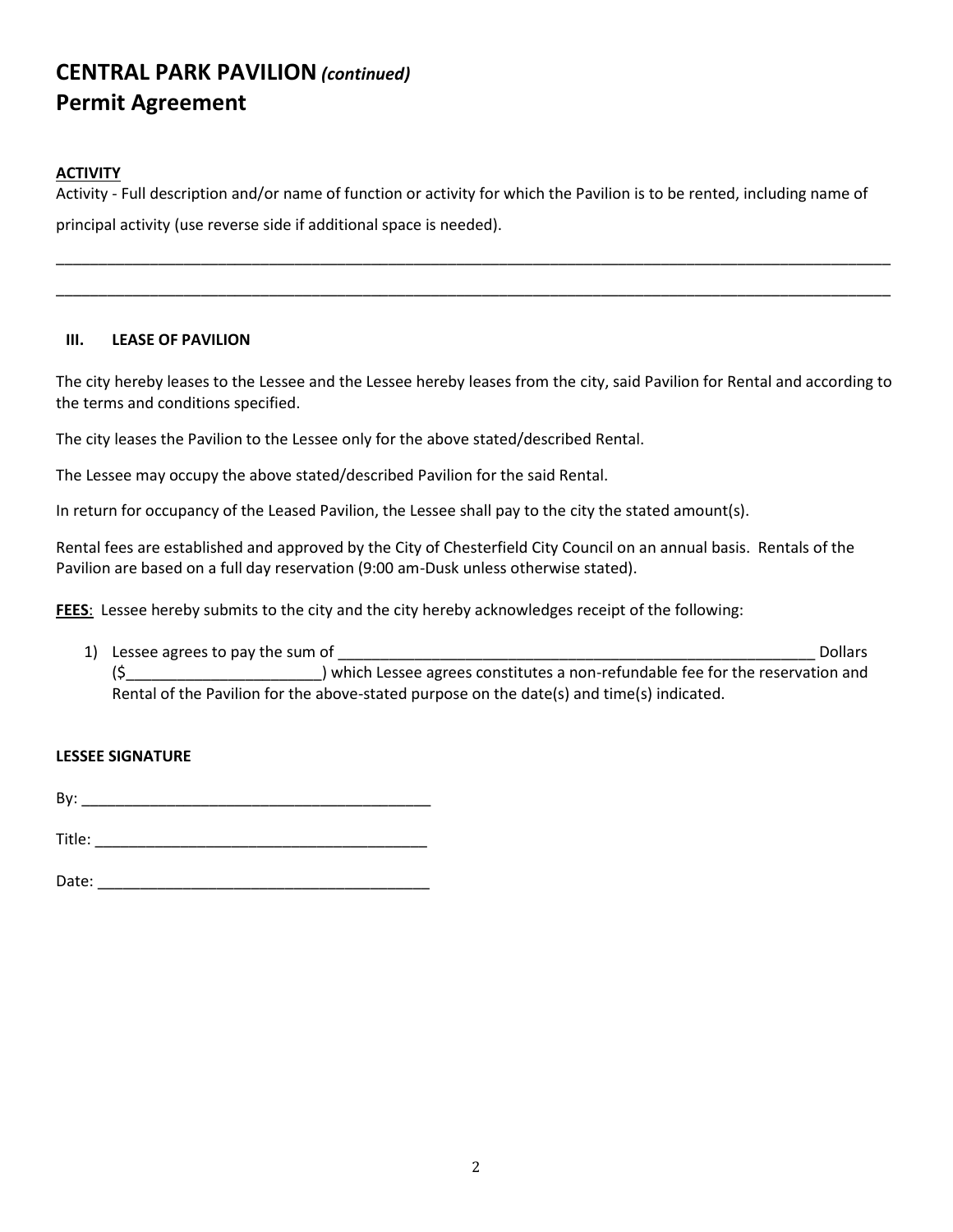PERMITS AND NOTICES: All permits and notices to the city regarding the Agreement shall be directed to: *City of Chesterfield, Parks, Recreation & Arts Department, 690 Chesterfield Parkway West, Chesterfield, Missouri 63017; 636.812.9500.* The Lessee hereby designates as contact person listed on page one having the authority to make all decisions on behalf of Lessee regarding this Agreement.

- 1) COMPLIANCE WITH LAWS AND FACILITY RULES: The Lessee and Lessee's guests shall at all times maintain proper conduct and decorum and shall comply with all laws, ordinances, rules, and regulations of all governmental bodies having the authority over the Pavilion. Additionally, Lessee acknowledges receipt of the Pavilion Policies – Exhibit A. The Lessee shall reimburse the city for all damage to the Pavilion and property arising from the Rental caused by Lessee or by the Lessee's guests, employees, agents or affiliated persons, ordinary wear and tear excepted.
- 2) CANCELLATION/REFUND POLICY: There shall be no refunds for cancellation of said Rental made by the Lessee within thirty (30) days prior to scheduled Rental. Refunds of fees require advance written notice of cancellations thirty (30) days or more prior to Rental date. Cancellation notice of less than thirty (30) days of scheduled Rental will result in forfeiture of the entire Rental fee.
	- a. Approval of the Agreement will be granted with the understanding the city reserves the right to cancel the Agreement, with or without notice, and refund all monies paid in the event the Pavilion becomes unavailable because of some physical and/or hazardous condition.
	- b. No refunds will be given due to weather situations, as it will be the responsibility of the Lessee to make provisions for rain or severe weather.
- 3) LESSEE'S RELEASE AND HOLD HARMLESS: In consideration of being permitted to rent the Pavilion for the Rental, the Lessee agrees as follows:

"No liability either express or implied, will be incurred by the city of Chesterfield, its agents, servants, and employees, arising out of the use of the Pavilion by Lessee, its agents, servants, employees, assigns, successors, invitees and licensees, during the date and time specified above. Lessee agrees to indemnify and save harmless the city of Chesterfield, its agents, servants, employees, from and against any and all liability for damages arising from injuries to persons or damage to property occasioned by any negligent acts or other omissions of Lessee its agents, servants or employees, including any and all expense, legal or otherwise, which may be incurred by the city of Chesterfield or its agents, servants or employees, in defense of any claim, action or suit, irrespective of any claim that an act, omission or negligence of the city of Chesterfield or its agents, servants or employees contributed to such injury or damage."

- 4) INSURANCE:*At the city's discretion*, Lessee may be required to procure and maintain, at its sole cost and expense for the duration of this Agreement, Comprehensive General Liability insurance in the name of the Lessee. This insurance policy must cover, in addition to the general public, all guests and their support staff and any other individual participating in or attending the Rental for which the Pavilion is rented. Lessee must furnish proof of coverage through a Certificate of Insurance naming the city of Chesterfield as an additional insured along with an endorsement page two weeks prior to the Rental. (The General Liability insurance shall be written by a carrier with an A:VII or better rating in accordance with the current Best Key Rating Guide, and only insurance carriers licensed and admitted to do business in the State of Missouri will be accepted.) The need for this coverage will be based on several pre-determined criteria developed by the city and will be handled on a case-by-case basis.
- 5) LESSEE'S REPRESENTATIONS:If a corporation/partnership, the Lessee represents and warrants to the city that this Agent has full right, power and authority to execute this Agreement on behalf of the Lessee.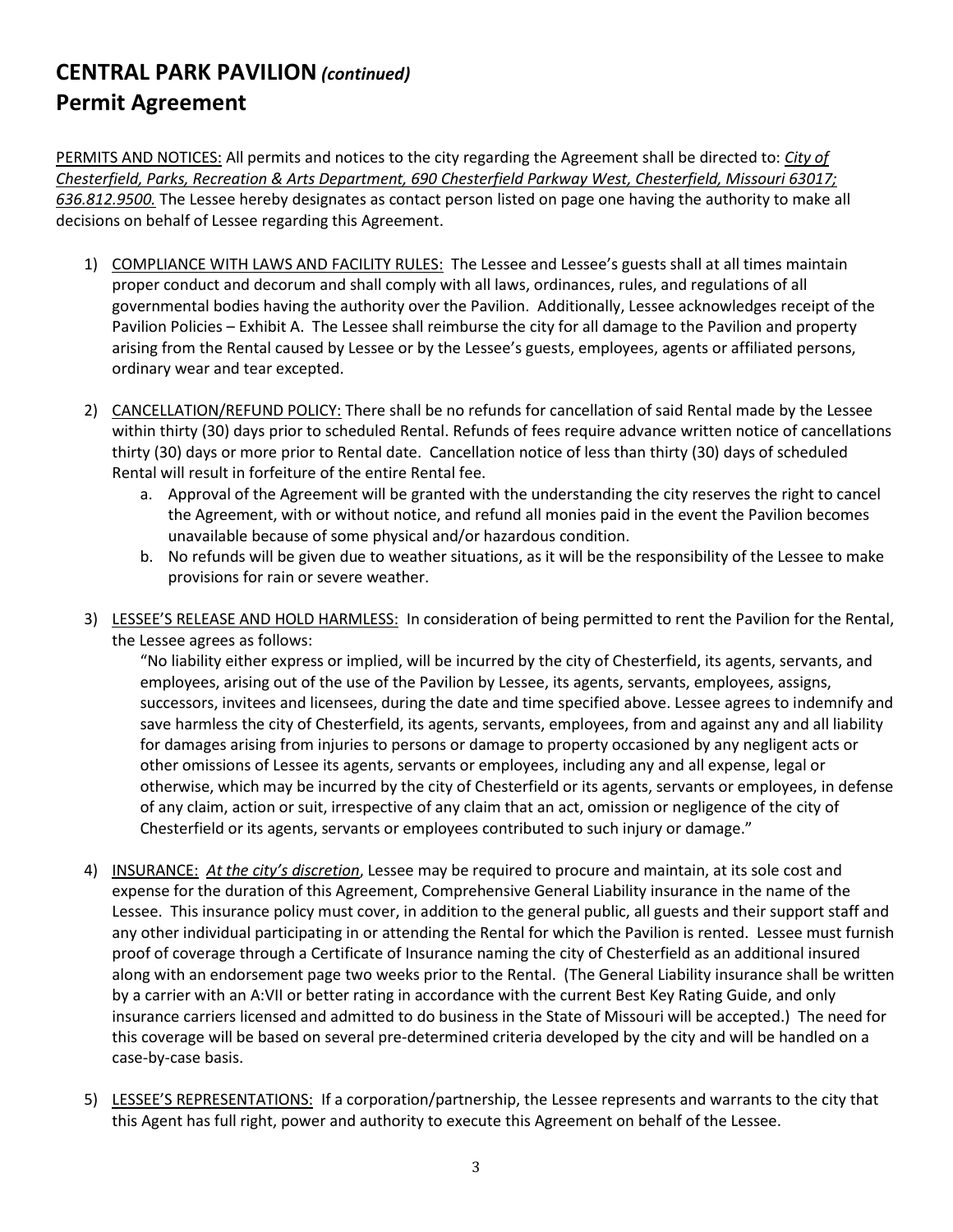- 6) DAMAGES: Lessee is responsible for all damage during rental. At the discretion of the city, for any period of time necessary to determine the full extent of damages and/or violation of terms and conditions, the city shall reserve the right to pursue Lessee for costs necessary to return the pavilion to its pre-rental condition. If Lessee violates any of the terms or conditions of the Agreement, the city shall have the right to immediately terminate Rental without notice or refund, and the city may pursue all of its rights and remedies at law or in equity including, without limitation, the right to recover court costs and attorney fees.
- 7) MISCELLANEOUS**:** This Agreement constitutes the entire Agreement between the parties, may be modified only by written agreement of the parties, and shall be governed by the laws of the State of Missouri.

In Witness whereof the parties have executed this Application as of the date first above written. NOT VALID WITHOUT SIGNATURE AND FULL RENTAL PAYMENT.

As the Lessee of the Pavilion and its amenities, and by my signature, I agree that I am the responsible party and fully understand and agree to adhere to and comply with all the rules and regulations, laws and ordinances of the City of Chesterfield and Chesterfield Parks, Recreation and Arts Department in regards to the rental and or use of the Pavilion and I agree to the above indemnification.

#### **PAVILION POLICIES – EXHIBIT A**

- 1) Pavilions are available for rent seven (7) days per week from 9:00 am to dusk, with the exception of maintenance, special events and holidays.
- 2) All reservations are made on a first-come, first-served basis starting on the second Monday of February in the year in which the Pavilion is to be rented. All reservations must be made at least two (2) weeks prior to scheduled date. No oral agreements for use of the Pavilion shall be valid. All reservations must be confirmed with the completion of the Agreement and payment of all appropriate fees.
- 3) You must be twenty-one (21) years of age to rent the facilities. Youth activities (Those under the age of twentyone (21), MUST have adequate chaperones of one adult per ten (10) youths. A detailed list of chaperones will be required at least two (2) weeks prior to your event.
- 4) Chesterfield residents **MUST** show proof of their residency (must provide at least one of the following: valid Driver's License or Missouri ID) at the time of reservation.
- 5) All regular park rules apply during rentals.
- 6) East Pavilion occupancy is limited to seventy-five (75) individuals. West pavilion occupancy is limited to sixty-five (65) individuals.
- 7) Food and drink are allowed; however, no glass bottles or containers may be brought into the park.
- 8) Lessee will be held responsible for all clean up/take down and all damages to the facility during the scheduled event resulting from their usage.
- 9) No decorative or other materials shall be nailed, tacked, screwed, taped or otherwise physically attached to any part of the Pavilion without special permission from the city. Any group using the Pavilion agrees to leave the premises in as good of condition as it was prior to their usage.
- 10) All equipment and decorations used in conjunction with a Rental at the Pavilion must be free standing. Anchoring equipment and/or decorations to trees, tree grates, lamp posts, hand rails, etc. is not allowed. Any equipment needed for the Rental must be provided by the Lessee and rented from a private source.
- 11) The City shall assume no responsibility for any property placed on or in the Pavilion or other park facilities and grounds. Further, the city is released and discharged from any and all liability for loss, injury, or damage to persons or property that may be sustained by the use or occupancy of the Pavilion, park facilities and grounds.